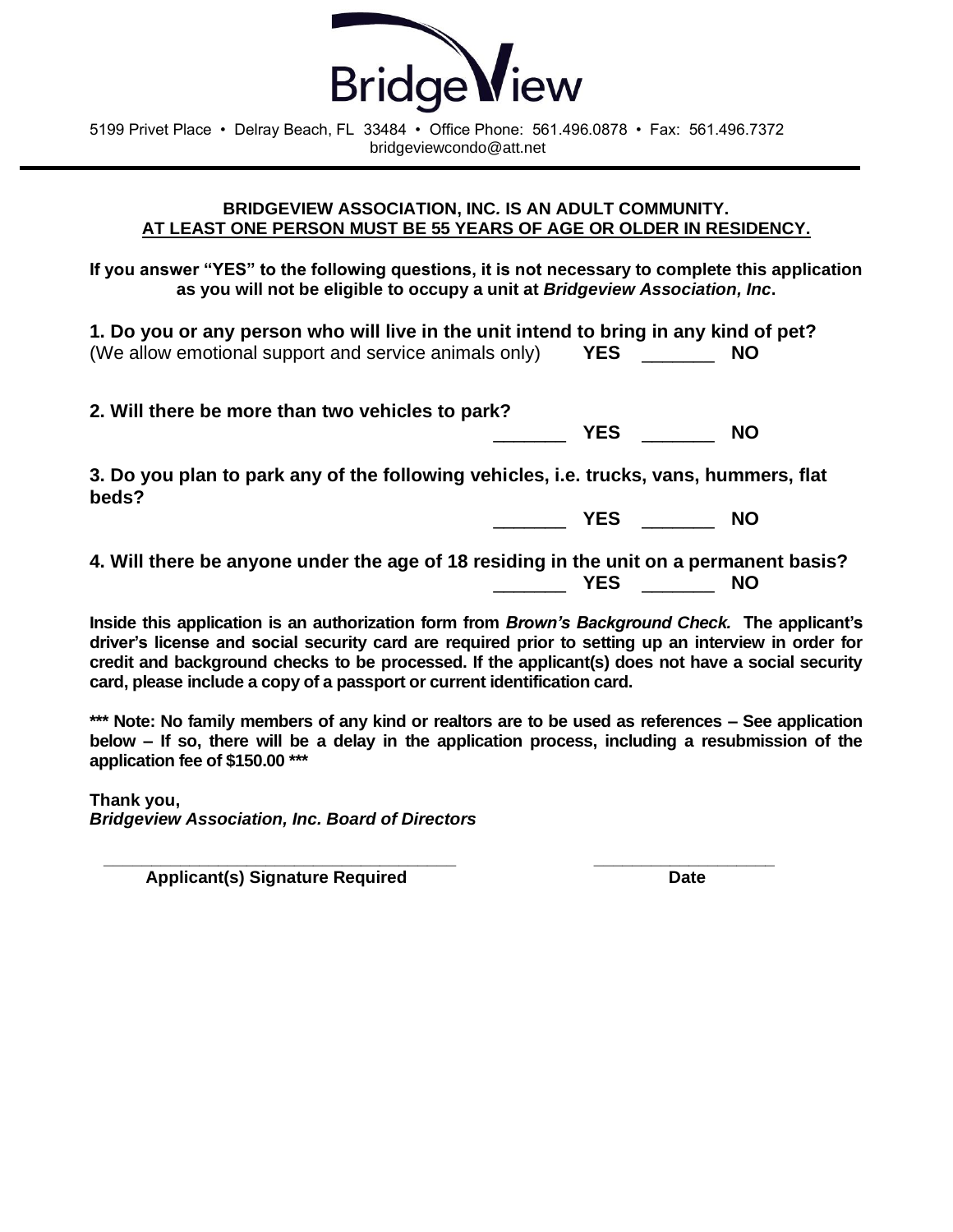#### **OCCUPANTS OF UNIT**

**NOTE: All prospective occupants, whether buying, renting or obtaining title transfer due to inheritance, etc., MUST go through the approval process. If you plan to, or foresee having 1 or more people move into the unit you are interested in occupying, they must be interviewed as well and their name(s) must be listed under section #3 on this page and follow this application's instructions accordingly.** 

| <b>NAME</b> | <b>RELATIONSHIP</b>                                                                           | <b>DATE OF BIRTH</b>                                                                                                 |
|-------------|-----------------------------------------------------------------------------------------------|----------------------------------------------------------------------------------------------------------------------|
| <b>NAME</b> | YOU PLAN TO USE THE UNIT AS A VACATION HOME, LEAVE THIS SECTION BLANK.<br><b>RELATIONSHIP</b> | 2. LIST NAMES OF PROSPECTIVE OCCUPANT(S) WHO WILL RESIDE IN UNIT ON A PERMANENT BASIS. IF<br><b>DATE OF BIRTH</b>    |
|             |                                                                                               |                                                                                                                      |
| <b>NAME</b> | <b>RELATIONSHIP</b>                                                                           | 3. IF UNIT IS TO BE OCCUPIED BY PERSON(S) OTHER THAN PROSPECTIVE OCCUPANT(S), STATE NAME(S).<br><b>DATE OF BIRTH</b> |
|             | <b>APPLICANT'S SIGNATURE</b>                                                                  | <b>DATE</b>                                                                                                          |
|             | <b>APPLICANT'S SIGNATURE</b>                                                                  | <b>DATE</b>                                                                                                          |
|             | 4. IN CASE OF AN EMERGENCY, THE ASSOCIATION IS AUTHORIZED TO NOTIFY NEXT OF                   |                                                                                                                      |
|             |                                                                                               | PHONE _______________                                                                                                |
|             |                                                                                               | RELATIONSHIP ____________________CITY ________________________STATE ______ ZIP CODE________                          |
|             | <b>APPLICANT'S SIGNATURE</b>                                                                  | <b>DATE</b>                                                                                                          |
|             | <b>APPLICANT'S SIGNATURE</b>                                                                  | <b>DATE</b>                                                                                                          |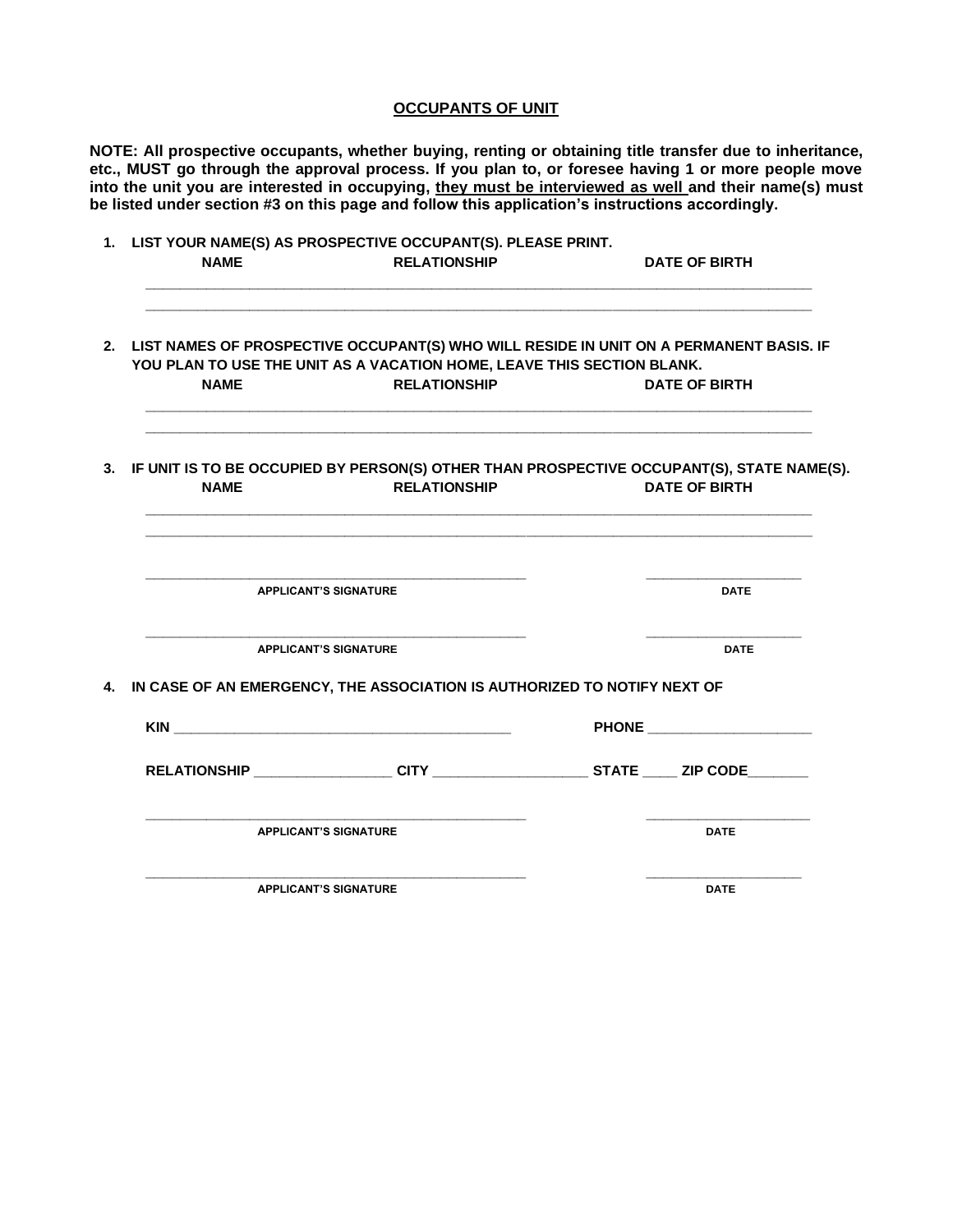

5199 Privet Place • Delray Beach, FL 33484 • Office Phone: 561.496.0878 • Fax: 561.496.7372 bridgeviewcondo@att.net

# *\*\*\* AUTHORIZATION FORM \*\*\**

I/We hereby authorize *Brown's Background Check* to obtain data to verify any and all information they request with regards to my/our Application for Occupancy, specifically the verification of my bank account(s), credit history, residential history, criminal record history, employment verification and character references.

I/We hereby waive any privileges I/we may have with respect to the said information in reference to its release to the aforesaid party. Information obtained for this report is to be released to the authorized party designated on the Application for Occupancy, for their exclusive use only. PLEASE INCLUDE COPY OF DRIVER'S LICENSE TO CONFIRM IDENTITY. If you do not have a driver's license, please include a copy of your Passport or current government issued identification card.

I/We acknowledge our rights as stated in the Fair Credit Report Act that I/we are entitled to a copy of the report upon proper written request and can dispute any inaccurate information for re-verification. I/We understand that *Brown's Background Check.* is not directly involved in the approval or denial of any applicant. The information received by *Brown's Background Check.* shall be held in strict confidence, protected as governed under the Fair Credit Reporting Act, and will never be released to any third party other than the designated recipient. I/We further understand that this is a nonrefundable process.

By signing below, I/we further state the Application for Occupancy and Authorization Form were signed by me/us and was not originated with fraudulent intent by me/us or any other person and that the signature(s) below are my/our own proper legal signature. I/We certify (or declare) under penalty of perjury that I/we agree to the foregoing and; that all answers and information contained on the Application for Occupancy are true and correct and will hold *Brown's Background Check.* harmless from the result of the investigation.

**\_\_\_\_\_\_\_\_\_\_\_\_\_\_\_\_\_\_\_\_\_\_\_\_\_\_\_\_\_\_\_\_\_\_\_\_\_ \_\_\_\_\_\_\_\_\_\_\_\_\_\_\_\_\_\_\_\_\_\_\_\_\_\_\_\_\_**

 **(Applicant's Signature) (Spouse's Signature)**

**\_\_\_\_\_\_\_\_\_\_\_\_\_\_\_\_\_\_\_\_\_\_\_\_\_\_\_\_\_\_\_\_\_\_\_\_\_ \_\_\_\_\_\_\_\_\_\_\_\_\_\_\_\_\_\_\_\_\_\_\_\_\_\_\_\_**

**\_\_\_\_\_\_\_\_\_\_\_\_\_\_\_\_\_\_\_\_\_\_\_\_\_\_\_\_\_\_\_\_\_\_\_\_\_ \_\_\_\_\_\_\_\_\_\_\_\_\_\_\_\_\_\_\_\_\_\_\_\_\_\_\_\_\_ (Applicant's Name Printed) (Spouse's Name Printed)**

 **(Date Signed) (Date Signed)**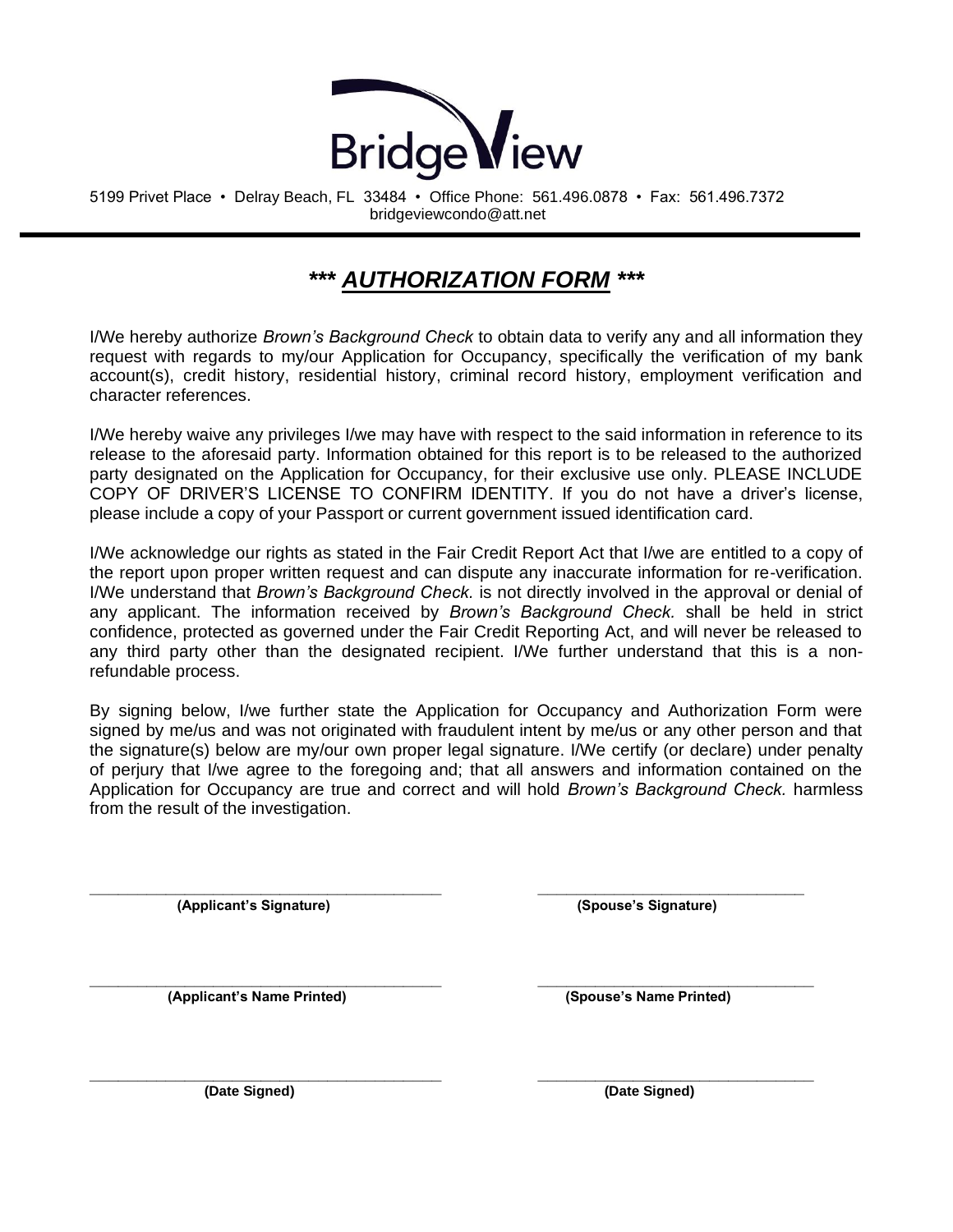### **APPLICATION FOR OCCUPANCY**

### **ASSOCIATION NAME: BRIDGEVIEW ASSOCIATION, INC.**

**IMPORTANT NOTE: Complete all questions and fill in all the blanks. Missing information will cause delays. Please print clearly using black ink.**

**NOTE: All information supplied is subject to verification. All phone numbers must be able to be reached between 9-5 p.m.**

| Married □ Separated □ Divorced How Long? _______ Other legal or maiden name_______________________________Have you ever |  |                    |  |
|-------------------------------------------------------------------------------------------------------------------------|--|--------------------|--|
| been convicted of a crime? ________ Date(s): _______________________ County/State Convicted in: _________               |  |                    |  |
|                                                                                                                         |  |                    |  |
|                                                                                                                         |  |                    |  |
|                                                                                                                         |  |                    |  |
|                                                                                                                         |  |                    |  |
| Number of people who will occupy unit - Adults (over age 18) ______ Description of Pets______________________           |  |                    |  |
| Names and ages of others who will occupy unit example and all examples and ages of others who will occupy unit          |  |                    |  |
|                                                                                                                         |  |                    |  |
| In case of emergency notify____________________________Address__________________                                        |  | Phone ____________ |  |

### **PART 1 – RESIDENCE HISTORY**

**Monthly Gross Income \$\_\_\_\_\_\_\_\_\_\_\_\_\_\_\_ Address \_\_\_\_\_\_\_\_\_\_\_\_\_\_\_\_\_\_\_\_\_\_\_\_\_\_\_\_\_\_\_\_\_\_\_\_\_\_\_\_\_\_\_\_\_\_\_\_\_\_\_\_\_\_\_\_\_\_**

| А. | <b>Present Address Example 2018</b>                                                        | Phone                                                                                                                                                                                                                              |                            |  |
|----|--------------------------------------------------------------------------------------------|------------------------------------------------------------------------------------------------------------------------------------------------------------------------------------------------------------------------------------|----------------------------|--|
|    | (Include Unit/Apt. number, city, state and zip code)                                       |                                                                                                                                                                                                                                    |                            |  |
|    | Apt. or Condo Name                                                                         | <b>Phone Contract Contract Contract Contract Contract Contract Contract Contract Contract Contract Contract Contract Contract Contract Contract Contract Contract Contract Contract Contract Contract Contract Contract Contra</b> | Dates of Residency from to |  |
|    | Own Home □ Parent/Family Member □ Rent Home □ Rent Apt. □ Other<br><b>Rent/Mtg. Amount</b> |                                                                                                                                                                                                                                    |                            |  |
|    | Name of Landlord                                                                           | Address                                                                                                                                                                                                                            | Phone                      |  |

### **PART II – EMPLOYMENT REFERENCES**

**\*\*Include a recent copy of an earnings statement to expedite processing\*\***

| А. |                                                                                                                                                                                                                                                                     |                               |  |
|----|---------------------------------------------------------------------------------------------------------------------------------------------------------------------------------------------------------------------------------------------------------------------|-------------------------------|--|
|    | Dates of Employment: From: _______ to_________ Position_________________________                                                                                                                                                                                    | Phone___________________      |  |
|    | Monthly Gross Income \$                                                                                                                                                                                                                                             |                               |  |
| В. |                                                                                                                                                                                                                                                                     | Phone <u>________________</u> |  |
|    | Dates of Employment: From: to<br><b>Position Contract Contract Contract Contract Contract Contract Contract Contract Contract Contract Contract Contract Contract Contract Contract Contract Contract Contract Contract Contract Contract Contract Contract Con</b> | Phone                         |  |

**PART 1V – CHARACTER REFERENCES (NO FAMILY MEMBERS OF ANY KIND OR REALTORS) \*\*Please notify Character References that we will be contacting them to obtain a reference. NO family members or realtors are to be used as character references\*\***

| <br>Name              | <b>Home Phone</b>     |
|-----------------------|-----------------------|
| <b>Address</b>        | <b>Business Phone</b> |
| <b>E-Mail Address</b> | <b>Cellular Phone</b> |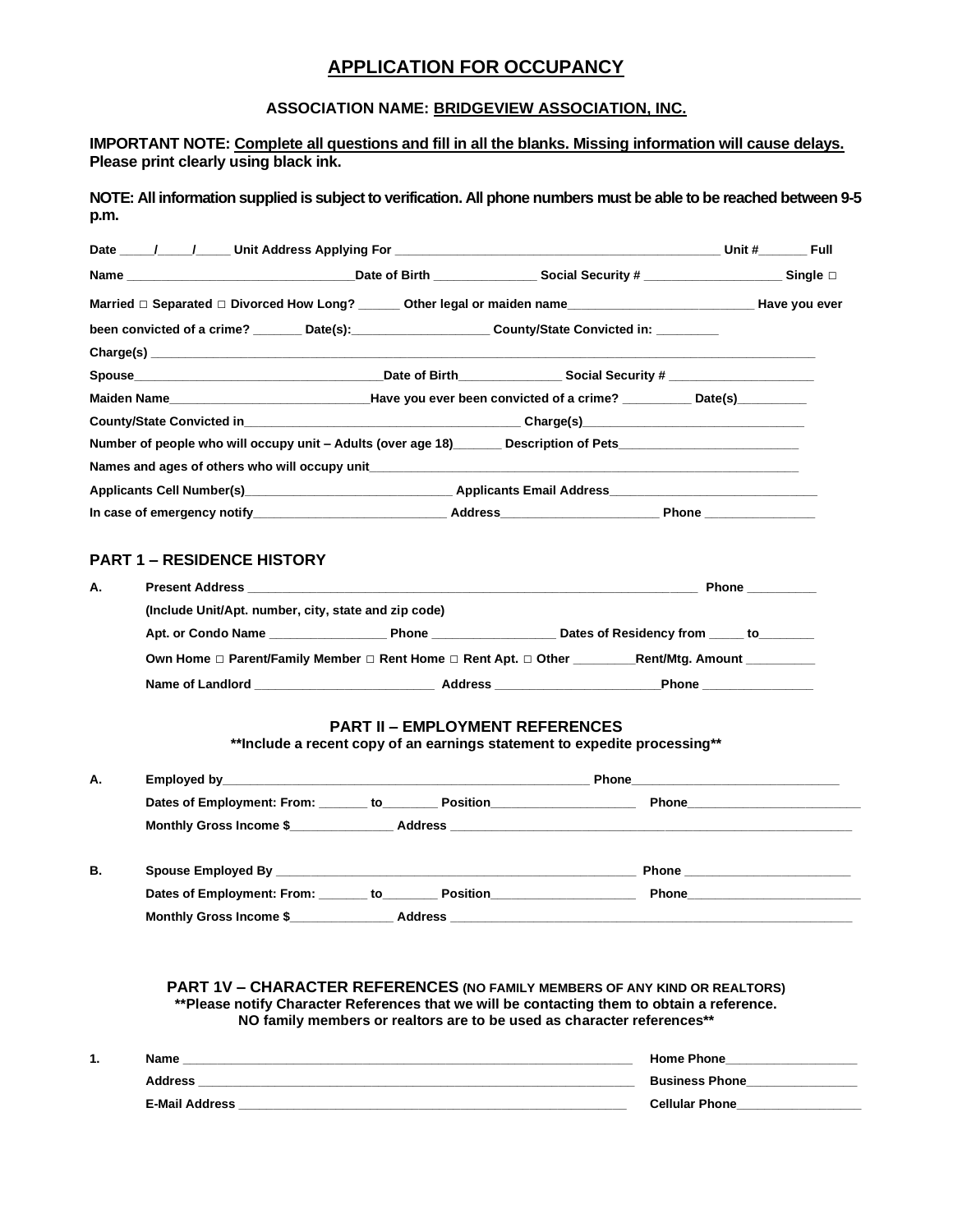| 2. |                                      | Home Phone 2008 2010 2021 2022 2022 2023                                                                                                                                                                                       |
|----|--------------------------------------|--------------------------------------------------------------------------------------------------------------------------------------------------------------------------------------------------------------------------------|
|    |                                      | Business Phone________________                                                                                                                                                                                                 |
|    |                                      | Cellular Phone________________                                                                                                                                                                                                 |
| 3. |                                      | Home Phone____________________                                                                                                                                                                                                 |
|    |                                      | Business Phone_______________                                                                                                                                                                                                  |
|    |                                      | Cellular Phone <b>Cellular</b> Phone                                                                                                                                                                                           |
| 4. |                                      | Home Phone Management Communications                                                                                                                                                                                           |
|    |                                      | Business Phone________________                                                                                                                                                                                                 |
|    |                                      | <b>Cellular Phone Cellular</b> Phone                                                                                                                                                                                           |
|    |                                      | Driver's License Number (Primary Applicant) Law and Contract Contract Contract Contract Contract Contract Contract Contract Contract Contract Contract Contract Contract Contract Contract Contract Contract Contract Contract |
|    |                                      |                                                                                                                                                                                                                                |
|    |                                      | Vehicle Make            Vehicle Model           Year     License Plate Number                                                                                                                                                  |
|    | Vehicle Make National Methicle Model | Year Cicense Plate Number                                                                                                                                                                                                      |

If this application is not legible or is not completely and accurately filled out, Associated Credit (and the Association) will not be liable or responsible<br>for any inaccurate information in the investigation and related r

By signing, the applicant recognizes that the Association and Associated Credit will investigate the information supplied by the applicant, and a full<br>disclosure of pertinent facts will be made to the Association. The inve

| <b>Applicant's Signature</b> | Date | Spouse's Signature | Date |  |
|------------------------------|------|--------------------|------|--|
|                              |      |                    |      |  |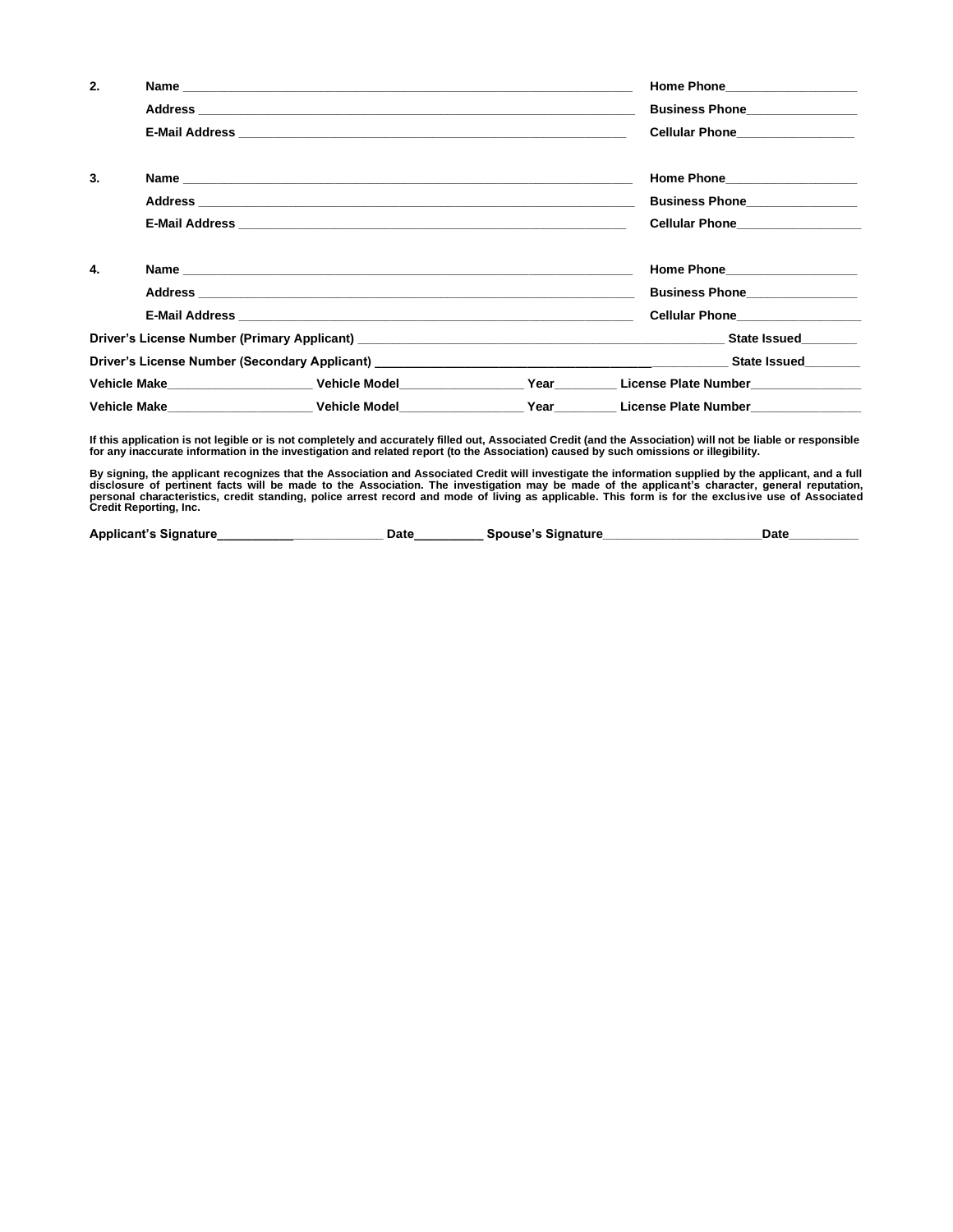### **BRIDGEVIEW ASSOCIATION, INC. 5199 PRIVET PLACE DELRAY BEACH, FL 33484**

# **OCCUPANT'S GUIDE FREQUENTLY ASKED QUESTIONS AND ANSWERS**

**This is a Condominium Adult Community requiring at least one owner to be over 55 years of age. This is a single family unit community only and** *Bridgeview Association, Inc.* **does not allow PETS OF ANY KIND.**

### **APPLICATION FOR OCCUPANCY, CREDIT CHECK SCORE AUTHORIZATION, PROOF OF AGE**

**Fill out the enclosed forms completely and return them to the Association office with a check made out to** *Bridgeview Association, Inc.* **for the following fee that is applicable. Attach a CLEAR PHOTO COPY of your driver's license as proof of age.**

# **A CHECK REQUIRED FOR THE FOLLOWING:**

• **\$150.00 check made out to** *Bridgeview Association, Inc.* **– NON-REFUNDABLE Fee for Internal Paperwork.**

# **BRIDGEVIEW PROCESS**

**After you receive the application and return all completed forms and payment to our office, we send the credit application to** *Browns Credit Check, Inc.* **for processing. Once they return the credit report to us, the screening committee reviews the data and schedules you for an interview upon meeting approval criteria. We will try and accommodate your schedule when you are required to travel. Our interviews take place at our Association Clubhouse Library or by Zoom.**

# **ALL NEW PERSONS LIVING IN THE UNIT MUST BE INTERVIEWED FOR APPROVAL**

# **GENERAL INFORMATION**

- **1. NO PETS OR ANIMALS are permitted and none shall be brought into any building or onto the property.**
- **2. Children under 18 years of age may not reside permanently in any unit, but may visit and temporarily reside therein for a period of thirty (30) days in a calendar year, but only if occupied by at least one resident over the age of 55.**
- **3. Nothing should be put outside to dry.**
- **4. Parking – you must use guest parking in lieu of assigned parking. DO NOT PARK ON GRASS. DO NOT BACK CARS INTO PARKING SPACES.**
- **5. No commercial vehicles, RVs, motor bikes, trucks, motorcycles, boats/trailers, etc. are permitted on property.**
- **6. No sub-leasing of rentals.**
- **7. It is understood that the owner will be responsible for any and all damages to common property by himself, family, lessees or guests.**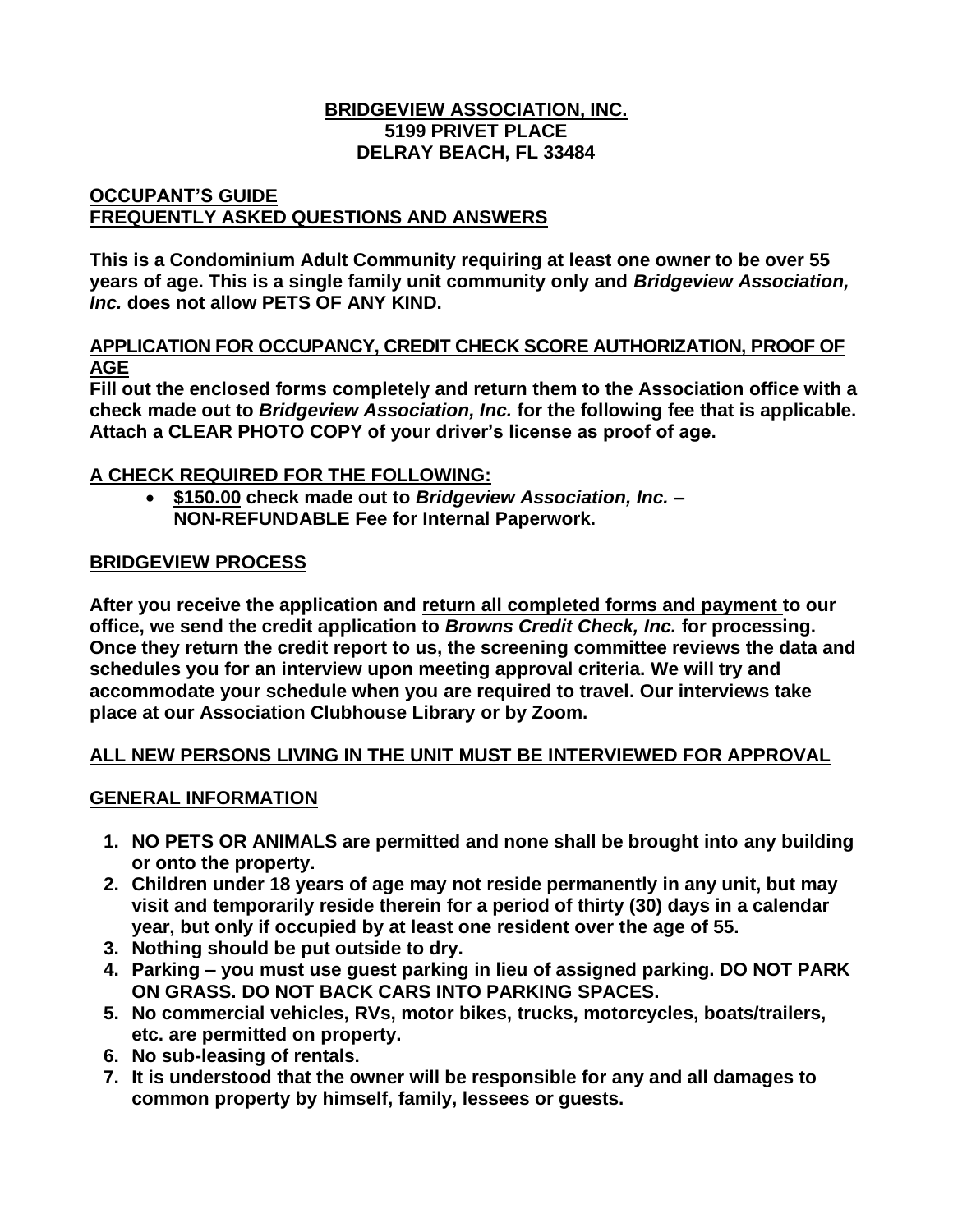- **8. Nothing shall be installed on the exterior of the buildings, e.g., antennas, hanging baskets, etc.**
- **9. Trash pickups are on Wednesdays and Saturdays. All garbage must be in heavy plastic bags and placed in the front (not near the mailboxes) by 8:30 a.m. WE ASK FOR YOUR COOPERATION – PLEASE DO NOT PUT GARBAGE OUTSIDE THE NIGHT BEFORE THE PICKUP.**
- **10.Proper Attire: Cover up at all times when on limited/comment elements (to/from pool, clubhouse, tennis courts and when washing your car). No wet bathing attire in the clubhouse. Please advise guests of all rules.**
- **11.General problems around units (Common Element) will be attended to by the Association. Report problems by phone or in person at the office inside the clubhouse, Monday through Friday, from 9:00 a.m. to 1:00 p.m.**
- **12.Gutters/Front & Rear Doors: Painting, cleaning and fixing are the responsibility of the unit owner.**
- **13.No storage in the meter rooms is permitted by the Fire Dept. regulation.**
- **14.Paper recycling is in effect; bins are on Poppy Place near the clubhouse.**
- **15.Air Conditioning and internal unit problems (electric, plumbing, appliances, etc.) are the unit owner's responsibility.**
- **16.The unit owner is responsible for insurance coverage on all internal contents of unit.**

**Please make a note of any questions that you may have and bring them to our interview so that we can help you with additional information at that time.**

**Thank you as we look forward to having you join our community**

Date: